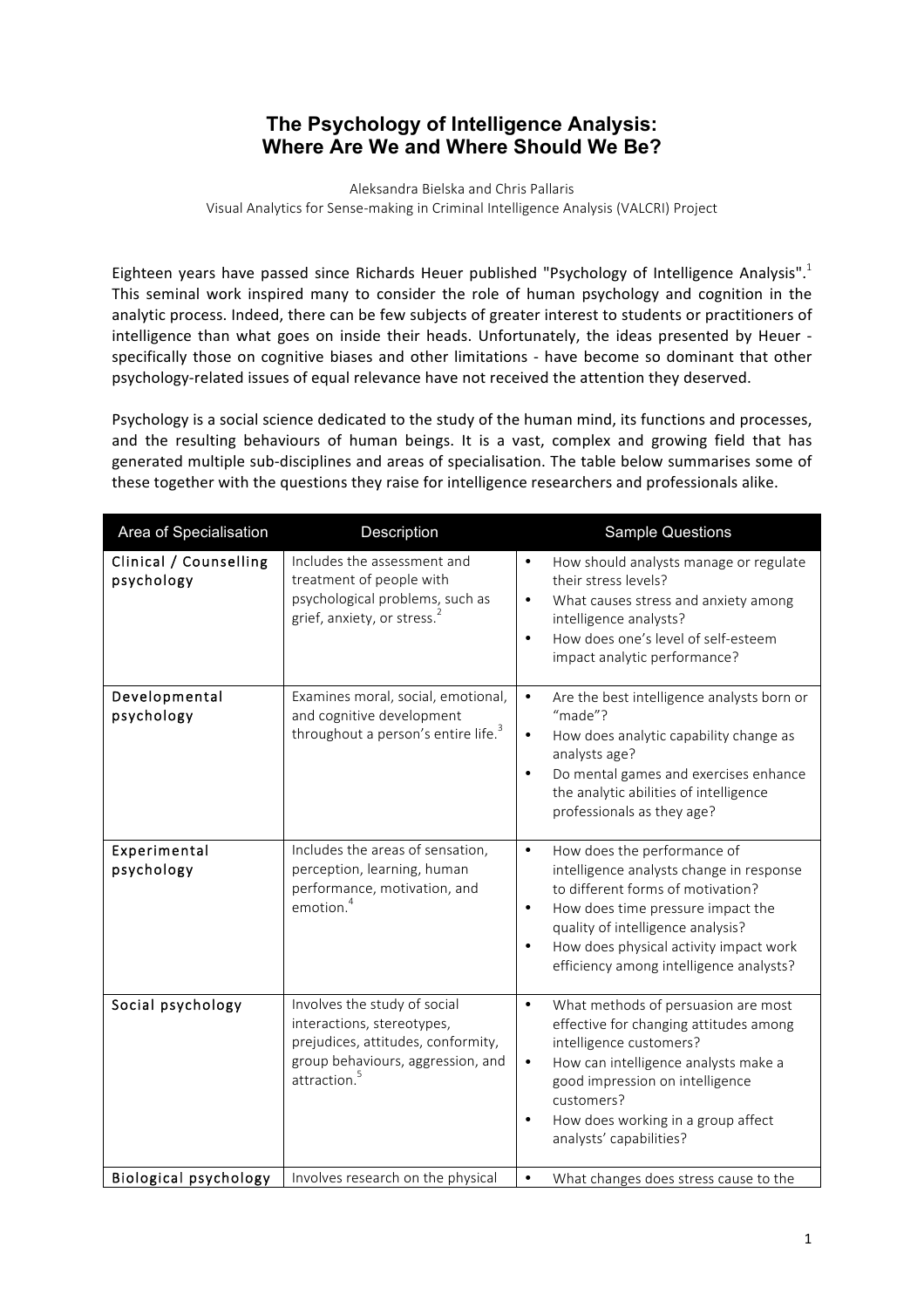|                                              | and chemical changes that occur<br>during stress, learning, and<br>emotions, as well as how our<br>genetic makeup, brain, and<br>nervous system interact with our<br>environments and influence our<br>behaviours. <sup>6</sup> | brains of intelligence analysts?<br>How does a lack of sleep affect analytic<br>$\bullet$<br>capability?<br>How does nutrition impact analytic<br>$\bullet$<br>capability?                                                                                                                                                                                       |
|----------------------------------------------|---------------------------------------------------------------------------------------------------------------------------------------------------------------------------------------------------------------------------------|------------------------------------------------------------------------------------------------------------------------------------------------------------------------------------------------------------------------------------------------------------------------------------------------------------------------------------------------------------------|
| Psychometrics                                | Focuses on the measurement of<br>people's abilities, skills,<br>intelligence, personality, and<br>abnormal behaviours.                                                                                                          | How can we measure creativity?<br>٠<br>How can we effectively test analytic<br>$\bullet$<br>ability?<br>What abilities represent the best career<br>$\bullet$<br>fit for intelligence analysis?                                                                                                                                                                  |
| Cognitive psychology                         | Involves how we process, store,<br>and retrieve information and how<br>cognitive processes influence our<br>behaviours. <sup>8</sup>                                                                                            | What cognitive aspects hinder effective<br>$\bullet$<br>intelligence analysis and how should we<br>address these?<br>What factors condition creativity and<br>$\bullet$<br>how should we stimulate creativity<br>among analysts?<br>In what ways do senior analysts think<br>$\bullet$<br>differently than junior analysts?                                      |
| Industrial /<br>Organisational<br>psychology | Examines the relationships of<br>people and their work<br>environments. <sup>9</sup>                                                                                                                                            | How does hierarchy in intelligence<br>$\bullet$<br>organisations influence the performance<br>of analysts?<br>How do we increase the productivity of<br>$\bullet$<br>intelligence analysts?<br>What leadership approaches increase the<br>$\bullet$<br>effectiveness of intelligence units?<br>How should we best recruit intelligence<br>$\bullet$<br>analysts? |
| Educational<br>psychology                    | Examines how we learn and<br>$\,\mbox{teach.}^{10}\,$                                                                                                                                                                           | What is the most effective approach to<br>$\bullet$<br>teaching intelligence analysis?<br>What is the right balance between theory<br>and practice when it comes to teaching<br>intelligence analysis?<br>What can prospective analysts do to<br>$\bullet$<br>learn more effectively?                                                                            |
| Human factors<br>psychology                  | Studies human performance when<br>working with computers,<br>machines, etc. <sup>11</sup>                                                                                                                                       | $\bullet$<br>How should we design computer<br>software that<br>doesn't hinder analytic performance?<br>How should we redesign the analyst's<br>$\bullet$<br>workspace / office to enhance their<br>productivity?<br>How do analysts interact with mobile<br>$\bullet$<br>devices and how can these interactions<br>be made more effective?                       |

Until now, researchers working on intelligence have only explored a handful of the disciplines and questions listed above. The studies most worthy of attention adress: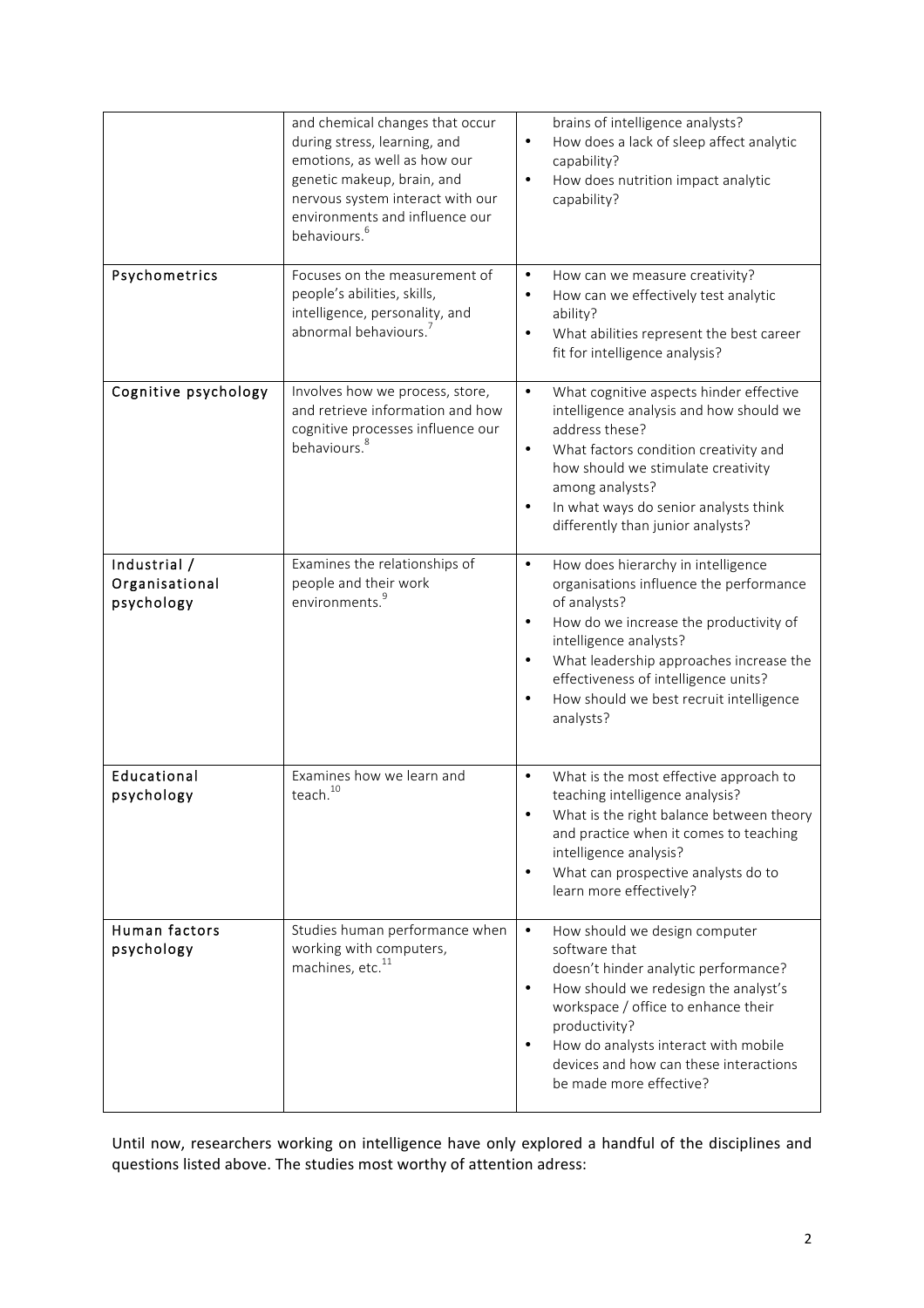- The impact of cognitive limitations on the reasoning and decision making strategies of intelligence analysts; $^{12}$
- The factors contributing to intelligence failure,<sup>13</sup> a subject that has spawned its own subdiscipline, what Phythian calls the "psychology of intelligence failures".  $^{14}$

The cognitive limitations that can impact intelligence analysts have also been the subject of large research projects. These include the EU-funded Reduction of Cognitive Biases in Intelligence Analysis (RECOBIA) Project, $^{15}$  and a handful of initiatives driven by the US Intelligence Advanced Research Projects Activity (IARPA), namely: the Sirius program,  $^{16}$  the Knowledge Representation in Neural Systems (KRNS)  $program<sup>17</sup>$  and the Integrated Cognitive-Neuroscience Architectures for Understanding Sensemaking (ICArUS) program.  $^{18}$ 

In addition to the research on cognitive limitations, there is a wide range of studies on reasoning and decision making under conditions of uncertainty.<sup>19</sup> Philip Tetlock's work on forecasting accuracy is perhaps the best-known example of this trend, with the resulting research outputs being captured in a series of papers,<sup>20</sup> as well as a highly acclaimed book.<sup>21</sup> Other intelligence-related disciplines popular among researchers include sensemaking,<sup>22</sup> critical thinking,<sup>23</sup> and collaborative analysis.<sup>24</sup>

Several general studies should also be mentioned. An analysis of the psychological factors that impact the work of criminal intelligence professionals was recently published by the EU-funded VALCRI Project.<sup>25</sup> A detailed overview of subjects such as reasoning, intuition and expertise, collaboration and collaborative analysis can be found in "Intelligence Analysis: Behavioural and Social Scientific Foundations", published by the US-based Committee on Behavioural and Social Science Research to Improve Intelligence Analysis for National Security.<sup>26</sup> Valuable insights on cognitive and behavioural subjects were also gathered in a 2009 workshop report assembled by the Defense R&D Canada, Canada's Privy Council Office, and the US Department of State. $^{27}$ 

This growing body of literature is a testament to Heuer's influence. An entire generation of analysts has entered the workforce with greater knowledge of the biases, mindsets and other limitations that might impact their work. However, as noted above, psychology's relevance to the discipline of intelligence extends far beyond an individual's capacity for reasoning. Greater effort is needed to scope its relevance and advance the state-of-the-art. To this end, we propose to organise one or more workshops that bring together scholars and practitioners from around the globe interested in improving collaboration and realising the following goals:

- 1. Mapping psychology's influence on the discipline of intelligence in the broadest possible manner
- 2. Identifying the gaps in our current knowledge
- 3. Defining a research agenda that will encourage the efforts of academics, practitioners and others over the coming decade
- 4. Establishing a framework for systematising and organising the knowledge we have and hope to acquire
- 5. Developing recommendations for the training and development of intelligence professionals (e.g. through the development of a reference curriculum on intelligence and psychology)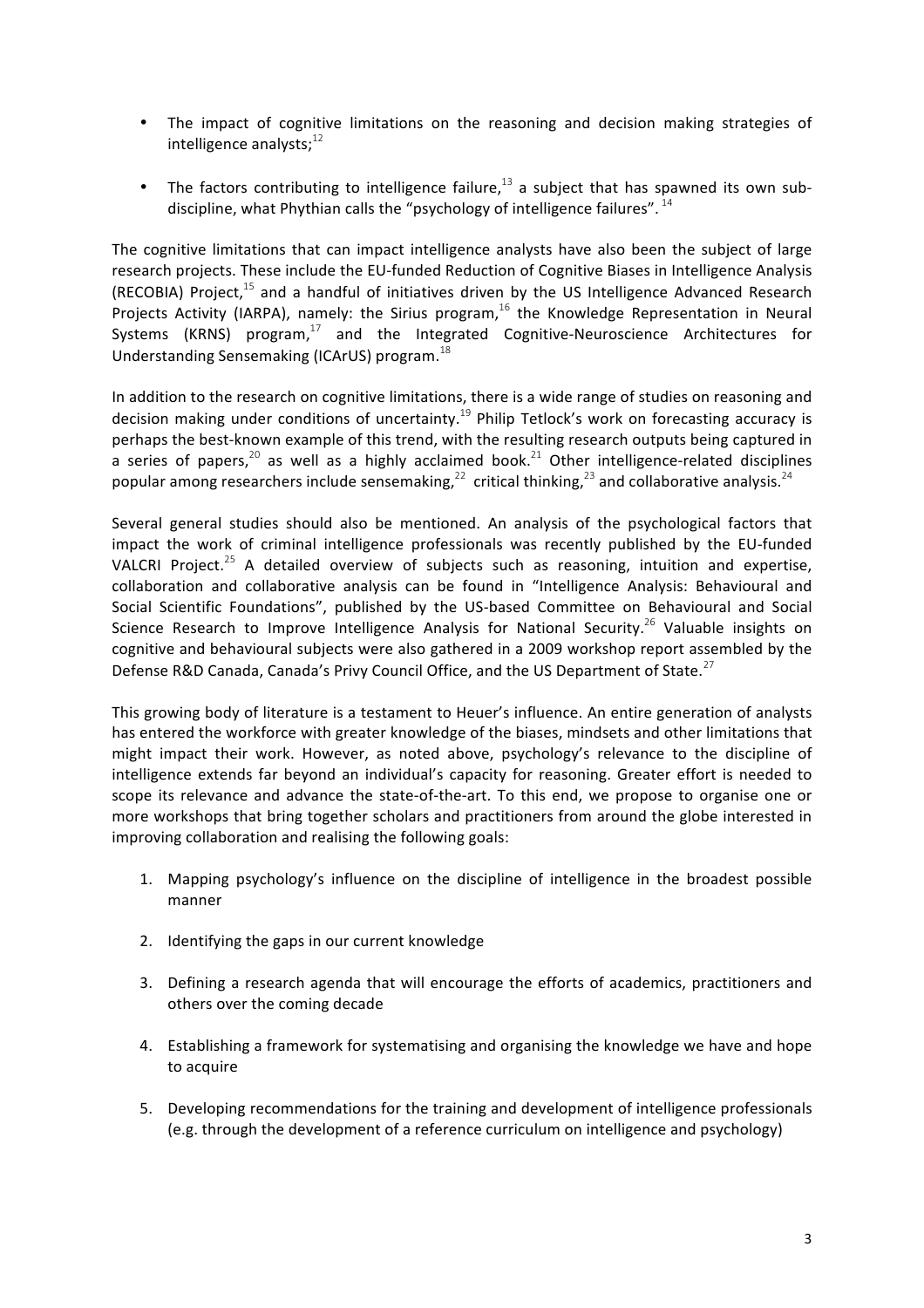6. Developing "best practice" recommendations to guide the work of intelligence analysts and their managers (e.g. in the form of analytic standards)

This initiative would allow us to network global pockets of expertise and address long-standing issues of concern to intelligence professionals. In so doing, we would significantly enhance the stateof-the-art. Further, we are confident that the outputs of these workshops would be of value not just to intelligence but can be extended to other disciplines in the field of international studies. The methodology developed and implemented to realise the steps above can also be used to explore other scientific disciplines relevant to intelligence.

It is our hope that your committee will look favourably on this proposal and support our efforts. In terms of related workload, we would be happy to organise the workshop(s), identify relevant speakers, assemble the agenda and manage the necessary logistics (travel, workshop venue, etc.).

Word count: 1293

<sup>10</sup> Source of description: Coon, D., & Mitterer, J. O. (2013). Introduction to Psychology: Gateways to Mind and *Behavior*. Belmont, CA: Wadsworth Publishing, 619.<br><sup>11</sup> Source of description: Krull, D. S. (2014). *Introduction to Psychology*. Charlotte, NC: Kona Publishing and

 $12$  See, for example: Cook, M. B. & Stallman, H. S. (2008). "Human Factors of the Confirmation Bias in Intelligence Analysis: Decision Support From Graphical Evidence Landscapes". *Human Factors*, 50(5), 745-754; Hensley, P. D. (2016). "Shades of Gray: Releasing the Cognitive Binds that Blind Us". Master Thesis. Monterey, CA: Naval Postgraduate School; Heuer, R. J., Jr. (1978). "Cognitive Biases in the Evaluation of Intelligence Estimates." Paper delivered at the Annual Meeting of the American Institute for Decision Sciences, St. Louis; Hoffman, R., et al. (2011). "Reasoning Difficulty in Analytical Activity". Theoretical Issues in Ergonomics Science, 12(3), 225-240; Jones, L. (2005). "Patterns of Error: Perceptual and Cognitive Bias in intelligence Analysis and Decision-Making". Master Thesis. Monterey, CA: Naval Postgraduate School; Mandel, R. (1987). "Distortions in the Intelligence Decision-Making Process". In Stephen J. Cimbala, ed., *Intelligence and Intelligence Policy in a Democratic Society*. New York: Transnational, 69-83; Ng Zhaohong, J. (2015). "Illuminating Human Biases in the Intelligence Cycle". Pointer, Journal of the Singapore Armed Forces, 41(2), 19-31; Paik, J. et al. (2012). "Cognitive Biases in a Geospatial Intelligence Analysis Task: An ACT-R Model". Speech presented at The Annual Meeting of the Cognitive Science Society; Rebuggio, A. B. (2013). "Bias and Perception: How it Affects Our Judgment in Decision Making and Analysis", Small Wars Journal. Available online: http://smallwarsjournal.com/print/14238; Rodgers, S. R. (2006). "Improving Analysis: Dealing with Information Processing Errors". *International Journal of Intelligence and CounterIntelligence*, 19, 622-641; Wastell, C. A. (2010), "Cognitive Predispositions and Intelligence Analyst Reasoning", International Journal of Intelligence and CounterIntelligence, 23(3), 449-460; Wastell, C. A., et al. (2013). "The Impact of Closed-mindedness on the Assessment of Threat: An Empirical Study". *The Open Psychology Journal*, 6, 10-19.<br><sup>13</sup> See, for example: Jervis, R. (2010). *Why Intelligence Fails: Lessons from the Iranian Revolution and the Iraq* 

War. Ithaca, NY: Cornell University Press; Joseph, U. B. & Kruglanski, A. (2003). "Intelligence Failure and Need for Cognitive Closure: On the Psychology of the Yom Kippur Surprise". *Political Psychology*, 24(1), 75-99;

<sup>&</sup>lt;sup>1</sup> Heuer, R. J. (1999). Psychology of Intelligence Analysis. Washington, DC: Center for the Study of Intelligence, Central Intelligence Agency.

 $2$  Source of description: Plotnik, R, & Kouyoumdjian, H. (2011). Introduction to Psychology. Belmont, CA: Wadsworth Publishing, 18.

 $3$  Ibid.

 $<sup>4</sup>$  Ibid.</sup>

 $<sup>5</sup>$  Ibid.</sup>

 $<sup>6</sup>$  Idem., 19.<br><sup>7</sup> Ibid.</sup>

 $8$  Ibid.

 $<sup>9</sup>$  Ibid.</sup>

Media Group, 6.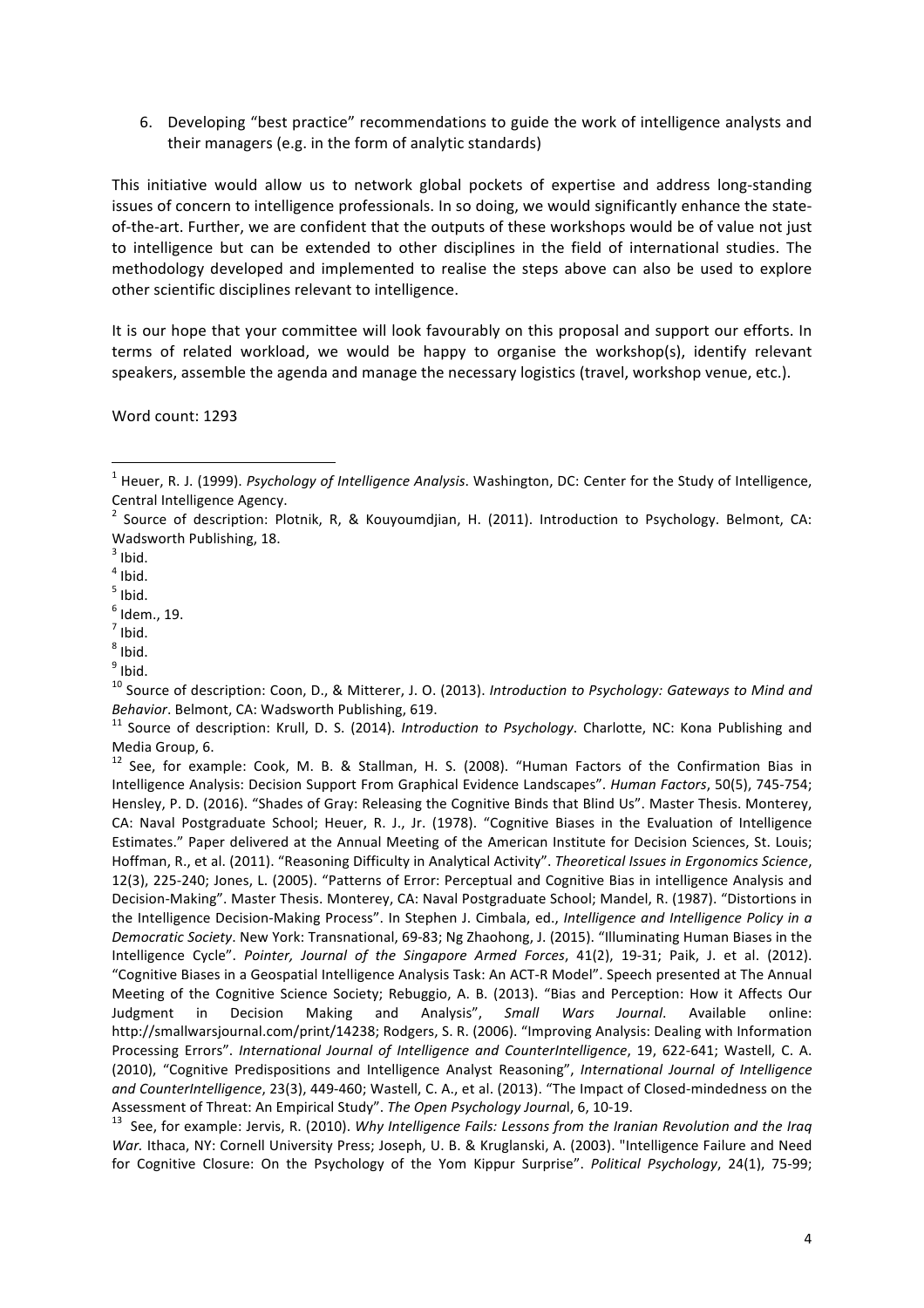<u> 1989 - Jan Sarajević, politički predsjednik i politički politički politički politički politički politički po</u> Joseph, U. B. & Levy, J. S. (2009). "Conscious Action and Intelligence Failure". Political Science Quarterly,

124(3), 461-488.<br>
<sup>14</sup> Phythian, M. (2009). "Intelligence Analysis Today and Tomorrow". *Security Challenges*, 5(1), 68.<br>
<sup>15</sup> For more information, see: https://www.recobia.eu/<br>
<sup>16</sup> For more information, see: https://ww Probabilities". Intelligence and National Security, 31(3), 327-244; Dhami, M. K. (2013). "Understanding and Communicating Uncertainty in Intelligence Analysis". Report prepared for Her Majesty's Government, United Kingdom. London, United Kingdom; Friedman, J. A. & Zeckhauser, R. (2012). "Assessing Uncertainty in Intelligence". Intelligence and National Security, 27, 824–847; Ho, E., Budescu, D., Dhami, M. K., & Mandel, D. R. (2015). "Improving the Communication of Uncertainty in Climate Science and Intelligence Analysis". Behavioral Science & Policy, 1(2); Mandel, D. R. (2015). "Instruction in Information Structuring Improves Bayesian Judgment in Intelligence Analysts". Frontiers in Psychology, 6, Article 387; Mandel, D. R. & Barnes, A. (2014). "Accuracy of Forecasts in Strategic Intelligence". Proceedings of the National Academy of Sciences, USA, 111, 10984-10989; Mandel, D. R., Barnes, A., & Richards, K. (2014). "A Quantitative Assessment of the Quality of Strategic Intelligence Forecasts". Technical Report No. 2013-036. Toronto, Ontario: Defence Research and Development Canada; Rieber, S. (2004). "Intelligence Analysis and Judgmental Calibration".<br>International Journal of Intelligence and CounterIntelligence, 17, 97–112.

<sup>20</sup> Dhami, M. K., ..., Tetlock, P. E (2015). "Improving Intelligence Analysis With Decision Science". Perspectives *on Psychological Science*, 106(6), 753-757; Mellers, B. A., et al. (2014). "Psychological Strategies for Winning a Geopolitical Tournament". Psychological Science, 25, 1106-1115; Mellers, B. A., ..., Tetlock, P. E (2015). "The Psychology of Intelligence Analysis: Drivers of Prediction Accuracy in World Politics". *Journal of Experimental* Psychology: Applied, 21, 1–14; Mellers, B. A., ..., Tetlock, P. E (2015). "Identifying and Cultivating Superforecasters as a Method of Improving Probabilistic Predictions". Perspectives on Psychological Science, 10, 267-281; Tetlock, P. E. & Mellers, B. A. (2011). "Intelligent Management of Intelligence Agencies: Beyond Accountability Ping-Pong". *American Psychologist*, 66, 542–554.<br><sup>21</sup> Tetlock, P. E., & Gardner, D. (2015). *Superforecasting: The Art and Science of Prediction*. New York, NY:

Crown.

<sup>22</sup> See, for example: Baber, C., et al. (2013). "Exploring Sensemaking Through an Intelligence Analysis Exercise". Proceedings of International Conference on Naturalistic Decision Making 2013, Marseille, France.; Baber, C., et al. (2016). "Collaborative Sense-making During Simulated Intelligence Analysis Exercises". International Journal of Human-Computer Studies, 86, 94-108; Moon, B. M. & Hoffman, R. R. (2005). "How Might 'Transformational' Technologies and Concepts be Barriers to Sensemaking in Intelligence Analysis?" Presentation at The Seventh International Conference on Naturalistic Decision Making, Soesterberg, The Netherlands; Moore, D. T. (2011). Sensemaking: A Structure for an Intelligence Revolution. Washington, DC: National Defense Intelligence College: Moore, D. T. & Hoffman, R. R. (2011). "Data-Frame Theory of Sensemaking as a Best Model for Intelligence". American Intelligence Journal, 29(2), 145-158; Pirolli, P. & Card, S. K. (2005). "The Sensemaking Process and Leverage Points for Analyst Technology". Paper presented at the 2005 International Conference on Intelligence Analysis, McLean, VA.; Zhang, et al. (2008). "Extending Sense-Making Models with Ideas from Cognition and Learning Theories." Proceedings of the Association for Information Science and Technology, 45(1).

<sup>23</sup> See, for example: Moore, D. T. (2006). *Critical Thinking and Intelligence Analysis*. Washington, D.C.: JMIC Press; Ki Tam, C. (2009). "Behavioral and Psychosocial Considerations in Intelligence Analysis: A Preliminary review of Literature on Critical Thinking Skills". Interim Report. Air Force Research Laboratory, Human Effectiveness Directorate Warfighter Readiness Research Division.<br><sup>24</sup> See, for example: Hackman, J. & O'Connor, M. (2004). "What Makes for a Great Analytic Team? Individual vs.

Team Approaches to Intelligence Analysis". Washington, DC: Intelligence Science Board, Office of the Director of Central Intelligence; Puvathingal, B. J. & Hantula, D. A. (2011). "Revisiting the Psychology of Intelligence Analysis". American Psychological Association, 199-210; Trent, S. A., Patterson E. S. & Woods, D. D. (2007). "Challenges for Cognition in Intelligence Analysis". Journal of Cognitive Engineering and Decision Making, 1(1), 75–97; Trent, S., Voshell, M. & Patterson, E. (2007). "Team Cognition in Intelligence Analysis". Proceedings of the Human Factors and Ergonomics Society 51st Annual Meeting.